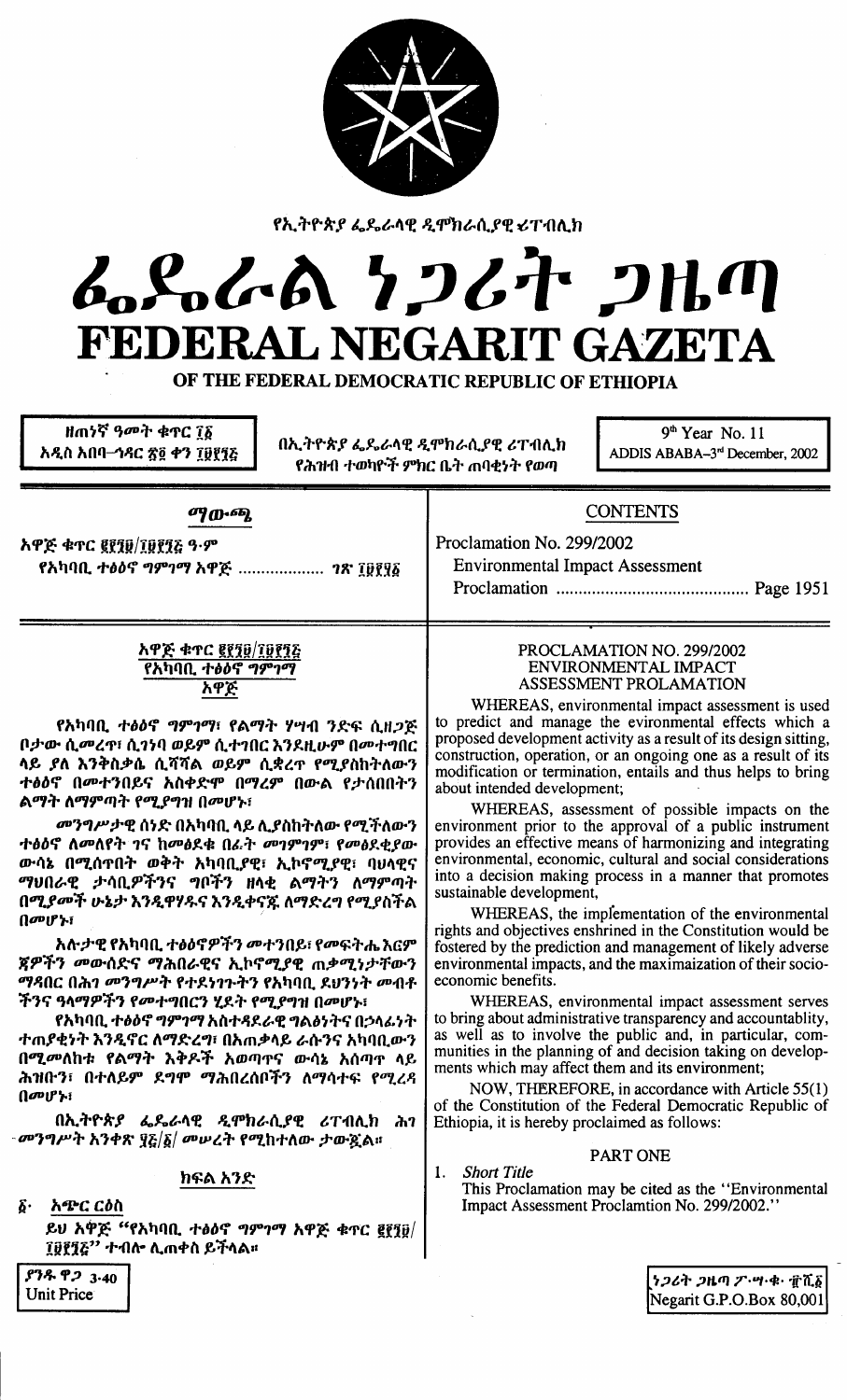ትርጓሜ ĝ.

በዚህ አዋጅ ውስዋ፣

"ባለሥልጣን" ማለት የአካባቢ ተበቃ ባለሥልጣን  $\boldsymbol{\delta}$ . ማለት ነው፣

- "አካባቢ" ማለት በመሬት፣ በከባቢ አየር ፣ በአየር ሁኔታ ę. እና በአየር ንብረት፣ በውሃ፣ በህያዋን፣ በድምፅ፣ በሽታ፣ በጣእም፣ በማህበራዊ ጉዳዮች እና በስነ ውበት ሳይወሰን፣ በተፈዋሮአዊ ሁኔታቸው ወይም በሰው አማካኝነት ተሻሽለው ወይም ተለውጠው የሚገኙ ነገሮች በሙሉና ያሉበት ቦታ፣ እንዲሁም መጠናቸውን ወይም ሁኔታ ቸውን ወይም ደግሞ የሰው ወይም የሴሎች ሕያዋን በነ ሁኔታን የሚነኩ ተስተጋብሮቶቻቸው ድምር ነው፤
- "የአካባቢ ተፅዕኖ ግምገማ?" ማለት አንድ ፕሮጀክት  $\mathbf{r}$ . ወይም መንግሥታዊ ሠነድ ተግባራዊ ሲሆን የሚያስከት ለውን ገንቢም ሆነ አፍራሽ ውጤት በቅድሚያ ለይቶ የማወቂያና የመመዘኛ ዘዴ ነው፤
- *''ተፅዕኖ'' ማ*ለት በአካባቢ ወይም በንውሳን ክፍሎቹ ላይ  $\ddot{\mathbf{0}}\cdot$ በሚፌጠር ለውዋ ምክንያት ማንኛውም በሰው ጤና ወይም ደህንነት፣ በዕፅዋት፣ በእንስሳት፣ በአፌር፣ በአየር፣ በውሃ፣ በአየር ንብረት፣ በተፈዋሮአዊ ወይም በባህላዊ ቅርስ፣ በሌላ ቁሳዊ ቁም አካል፣ወይም በአጠቃላዩ ሲታይ በአካበቢያዊ፣ በማሕበራዊ፣ በኢኮኖሚያዊ ወይም በባሕሳዊ ገፅታዎች ላይ የሚከሰት ተከታይ ለውዋ ነው፤
- "የፌቃድ ሰጪ መሥሪያ ቤት" ማለት እንደሁኔታው ٤٠ የኢንቨስትመንት፣ የንግድ ወይም የሥራ ፌቃድ ለመስጠት ወይም`የንግድ ድርጅት ለመመዝገብ በሕግ ሥልጣን የተሰጠው ማንኛውም የመንግሥት አካል ነው፤
- "ሰው'' ማለት የተፈዋሮ ሰው ወይም በሕግ የሰውነት ź. *መ*ብት የተሰጠው አካል ነው፤
- "በካይ" ማለት ፈሳሽ፣ ጠጣር ወይም ጋዝ የሆነ፣ ĩ. በቀጥታም ሆነ ቀጥተኛ ባልሆነ መንገድ፤
	- *ያረ*ፌበትን የአካባቢ ክፍል *ፕራት በመ*ለወዋ  $\boldsymbol{\theta}$ ጠቀሜታ የመስጠት አቅሙን የሚያጓድል፣ ወይም
	- በሰው ጤና ወይም በሴሎች ሕያዋን ላይ ጉዳት ለ) የሚያደርስ ወይም ሊያደርስ የሚችል መርዝን፣በ ሽታን፣ ክርፋትን፣ ጨረርን፣ ድምፅን፣ ንዝረትን፣ ሙቀትን ወይም ሌላ ክስተትን የሚያመነጭ፣ ማንኛውም ነገር ነው፤
- "ፕሮጀክት" ማለት በዚህ አዋጅ መሠረት በሚወጣ Ϋ. በማንኛውም መመሪያ ውስጥ በተጠቀሰ ርዕስ የሚካተት ማንኛውም አዲስ የልማት እንቅስቃሴ፣ ወይም በነባር ድርጅት ላይ የሚደረግ ጉልህ መስፋፋት ወይም ለውዋ፣ ወይም ደግሞ ተቋርጦ የነበረ ሥራን መልሶ ለመጀመር የሚደረግ እንቅስቃሴ ነው፤
- "የፕሮጀክት ባለቤት" ማለት ፕሮጀክቱ በመንግሥት ij. የተወጠነ ሲሆን የሚመለከተው የመንግሥት አካል፣ ወይም በግሉ ዘርፍ የተወጠነ ሲሆን ባለሀብት የሆነው ሰው ነው፤
- "መንግሥታዊ ሠነድ" ማለት ፖሊሲ፣ ስልት፣ መርሐ Ţ٠ ግብር፣ ሕግ ወይም የዓለም አቀፍ ስምምነት ነው፤
- *ገδ· "ከልል" ማ*ለት በኢትዮጵ*ያ ፌ*ዴራላዊ *ዲ*ሞክራሲያዊ ሪፐብሊክ ሕገ መንግሥት አንቀጽ ፵፬/፩/ የተመለከቱት የአገሪቱ ክፍሎች ማለት ሲሆን፣ ለዚህ አዋጅ አፈፃፀም አበባ እና የድሬዳዋ አስተዳደሮችንም የአዲስ ይጨምራል፤
- 7፪· "የክልል የአካባቢ መ/ቤት'' ማለት ለአካባቢና ለተፈጥሮ ሀብት ተበቃ ወይም ቁተተር በክልሱ ኃላፊነት የተሰጠው *ማንኛውም የክ*ልል የመንግሥት አካል ነው።
- $\overline{2}$ . **Definitions** 
	- In this Proclamation:
		- "Authority" means the Environmental Protection  $\left(1\right)$ Authority:
		- "Environment" means the totality of all materials  $\overline{2}$ whether in their natural state or modified or changed by human; their external spaces and the interactions which affect their quality or quanitity and the welfare of human or other lving beings, including but not restricted to, land atmosphere, whetehr and climate, water, living things, sound, odor, taste, social factors, and aesthetics;
		- "Environmental Impact Assessment" means the  $3)$ methodology of identifying and evaluating in advance any effect, be it positive or negative, which results from the implementation of a proposed project or public instrument;
		- "Impact" means any change to the environment or  $4)$ to its component that may affect human health of safety, flora, fauna, soil, air, water, climate, natural or cultural heritage, other physical structure, or in general, subsequenity alter environmental, social, economic or cultural conditions;
		- "Licensing Agency" means any organ of govern- $5)$ ment empowered by law to issue an ivestment permit or a trade or operating license or a work permit or to register a business orgnaization, as the case may be;
		- $6)$ "Person" means any natural or juridical person;
		- $(7)$ "Pollutant" means any substance whether liquid, solid or gas which directly or indirectly:
			- alters the quality of any part of the receiving  $a)$ environment so as to affect its beneficial use adversely, or
			- b) produces toxic substances, diseases, objectionable odour, radioactivity, noise, vibration, heat, or any other phenomenon that is hazardous or potentially hazardous to human health or to other living things.
		- "Project" mans any new development activity 8) under any category listed in any directive issued pursuant to this Proclamation, major expansion or alteration or any existing undertaking, or any resumption of work that had been discontinued;
		- "Proponent" means any organ of government if in  $9)$ the public sector or any person if in the private sector that initiates a project;
		- $10<sub>1</sub>$ "Public instrument" means a policy, a strategy, a programme, a law or an international agreement;
		- "Region" means any of those parts of Ethiopia 11) specified as Regions under Article 47(1) of the Constitution of the Federal Democratic Republic of Ethiopia and, for the purpose of this Proclamation, includes the Addis Ababa and Dire Dawa Administrations:.
		- "Regional Environmental Agency" means any  $12)$ regional government organ entrusted by that Region with a responsibility for the protection or regulation of the environment and natural resources.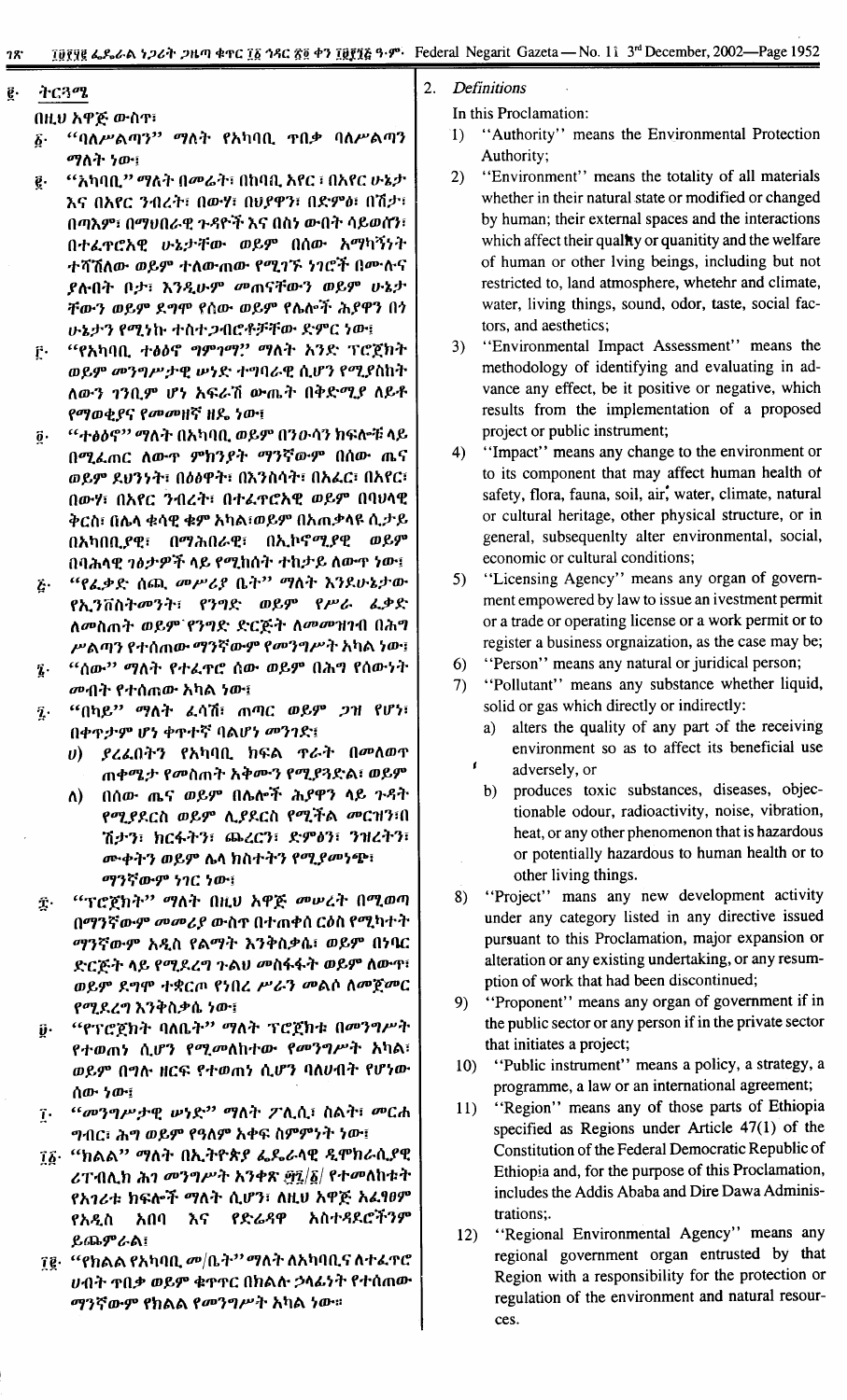### ክፍል ሁለት

#### ጠቅላላ ድን*ጋጌዎች* ŗ٠

- ማንም ሰው በዚህ አዋጅ አንቀጽ ፩ በወጣ መመሪያ δ. መሥረት የአካባቢ ተፅዕኖ ግምገማ የሚያስፌልገውን ማንኛውንም ፕሮጀክት፣ ከባለሥልጣኑ ወይም ከሚመለ ከተው የክልል የአካባቢ መሥሪያ ቤት ይሁንታ ሳያገኝ ተግባራዊ ለማድረግ አይፌቀድለትም።
- የዚህ አንቀጽ ንውስ አንቀጽ  $|\xi|$  እንደተጠበቀ ሆኖ፣ g. ባለሥልጣኑ ወይም የሚመለከተው የክልል የአካባቢ መሥሪያ ቤት የአካባቢ ተፅዕኖ ግምገማ ከሚያስፌልገው ማንኛውም ፕሮጀክት የሚከተለውን ተፅዕኖ ኢምንት <u>ነው ብሎ ከገመተ የፕሮጀክቱን ባለቤት የአካባቢ ተፅዕኖ</u> ግምገማ እንዲያካሂድ ላያስገድደው ይችላል።
- ማንኛውም ፌቃድ ሰጪ መሥሪያ ቤት የኢንቨስት ŕ. መንት፣ የንግድ ወይም የሥራ ፌቃድ ከመሥጠቱ በፊት ከባለሥልጣኑ ወይም ከሚመለከተው የክልል የአካባቢ መሥሪያ ቤት ፕሮጀክቱ ተግባራዊ እንዲሆን ይሁንታ መሰጠቱን ማረጋገጥ አለበት።
- የአካባቢ ተፅዕኖ ዋናት ዘገባ ተቀባይነት ማግኘቱና Õ٠ ከባለሥልጣኑ ወይም ከሚመለከተው የክልል የአካባቢ መሥሪያ ቤት ይሁንታ መሰጠቱ የፕሮጀክቱን ባለቤት ጉዳት በማድረስ ከሚከተል ኃላፊነት ነፃ አያደርገውም።
- የዚህ አንቀጽ ንውስ አንቀጽ (፬) ድን*ጋ*ጌ እንደተጠበቀ  $\tilde{c}$ . ሆኖ፣ ከተጠያቂነት ነፃ መሆን የሚቻለው ጉዳቱ በተንሿው በራሱ ወይም ደግሞ የፕሮጀክቱ ባለቤት ኃላፊነት በሌለበት በሦስተኛ ወገን **መድረ**ሱ ሲረ*ጋገ*ጥ ብቻ ነው።
- የተፅዕኖ መወሰኛ ታሳቢዎች õ.
	- የፕሮጀክት ተፅዕኖ ከፕሮጀክቱ መጠን፣ ከመካሂጃ δ. ሥፍራው፣ ከባህሪዩ፣ ከክልል ተሻ*ጋ*ሪነቱ፣ ከሌሎች ተፅዕ ኖዎች ወይም ክስተቶች ጋር ከሚኖረው ተዳማሪነት፣ ከቆይታው፣ ወደ ነበረበት ሁኔታ ለመመለስ ከመቻሉ ወይም ካለመቻሉ፣ እንደዚሁም ከሴላ ተዛማጅ ገጽታዎች አኳ*ያ መገምገም አ*ለበት።
	- ጠቃሚና ጎጂ ውጤቶች ካሉት፣ ነገር ግን ጠቃሚ ጎኑ ę. በትንሹ ብቻ ከሚያመዝን ወይም መብለዋ አለመብለጡ ከሚያወዛግብ አንድ ፕሮጀክት ሊከተል የሚችልን አሉታዊ ተፅዕኖ ሲወስን ባለሥልጣኑ ወይም የሚከ ተ<mark>ለው የክልል የ</mark>አካባቢ *መሥሪያ* ቤት ወደ ዋንቃቄ እርምጃ በማዘንበል ፕሮጀክቱ ጉልህ አሉታዊ ተፅዕኖ ሊያስከትል ይችላል በማለት መወሰን አለበት።
- የአካባቢ ተፅዕኖ ግምገማ ስለሚያስፌልጋቸው ፕሮጀክቶች ۶۰
	- በዚህ አዋጅ መሠረት በሚወጣ በማንኛውም መመሪያ б. በማንኛውም ውስዋ በተጠቀሰ ርዕስ በሚካተት ፕሮጀክት ሁሉ የአካባቢ ተፅዕኖ *ግምገማ መ*ካሂድ አለበት።
	- በዚህ አንቀጽ ንውስ አንቀጽ (፩) የተጠቀሰው መመሪያ፥ ğ.
		- ሀ) አሉታዊ ተፅዕኖ ያስከትሉ ይሆናል ተብለው ስለማ ይታሰቡ የአካባቢ ተፅዕኖ ግምገማ የማያስፈልጋ ቸውን ፕሮጀክቶች፡ እና
		- ለ) አሉታዊ ተፅዕኖ ያስከትሉ ይሆናል ተብለው ስለሚ ታሰቡ የአካባቢ ተፅዕኖ *ግምገግ የሚያ*ስፈል*ጋ* ቸውን ፕሮጀክቶች፥

ለይቶ *ማመ*ልከት አለበት።

### ክልል ተሻ*ጋሪ* የአካባቢ ተፅዕኖ *ግምገማ*

አንድ የፕሮጀክት ባለቤት ክልል ተሻጋሪና ተፅዕኖ δ. ሊያስከትል የሚችል ፕሮጀክት የአካባቢ ተፅዕኖ ግምገማ ሲያካሂድ፥ ጉዳት ይደርስባቸው ይሆናል ተብለው የሚገመቱ በየትኛውም ክልል የሚገኙ ማሕበረሰቦችን ማሳተፍ አለበት።

# **PART TWO**

### **General Provisions**

 $3.$ 

- Without authorization from the Authority or from  $1<sub>1</sub>$ the relevant regional environmental agency, no person shall commence implementation of any project that requires environmental impact assessment as determined in a directive issued pursuant to Article 5 of this Proclamation.
- Without prejudice to Sub Article (1) of this Article,  $(2)$ when the Authority or the relevant regional environmental agency believes that the possible impacts of the project are insignificant, it may decide not to require the concerned proponetn to conduct an environmental impact assessment.
- Any licensing agency shall, prior to issuing an  $3)$ investment permit or a trade or an operating license for any project, ensure that the Authority or the relevant regional environmental agency has authorized its implementation.
- Approval of an environmental impact study report or  $4)$ the granting of authorization by the authority or the relevant regional environmental agency does not exonerate the proponent from liability for damage.
- Without prejudice to Sub Article (4) of this Article,  $5)$ exemption from liability shall be granted only when it is verified that it is the victim himself or a third party for whom the proponent is not responsible that has caused the damage.
- **Considerations to Determine Impact**  $4.$ 
	- The impact of a project shall be assessed on the basis  $1)$ of the size, location, nature, cumulative effect with other concurrent impacts or phenomena, transregional effect, duration, reversibility or irreversibility or other related effects of the project.
	- 2) The Authority or the relevant regional environmental agency shall err on the side of caution while determining the negative impact of a project having both beneficial and detrimental effects, but which, on balance, is only slightly or arguably beneficial, and thus determine that it is likely to entail a negative significant impact.

#### Projects Requiring Environmental Impact Assessment 5.

- Every project which falls in any category listed in  $1)$ any directive issued pursuant to this Proclamation shall be subject to environmental impact assessment.
- Any directive provided under Sub Article 1 of this 2) Article shall, among other things, determine categoris of:
	- projects not likely to have negative impacts, and  $(a)$ so do not require environmental impact assessment;
	- Projects likely to have negative impacts and  $(b)$ thus require environmental impact assessment.
- 6. **Trans-Regional Impact Assessment** 
	- A proponent shall carry out the environmental  $1)$ impact assessment of a project that is likely to produce a trans-regional impact in consultation with the communities likely to be affected in any region.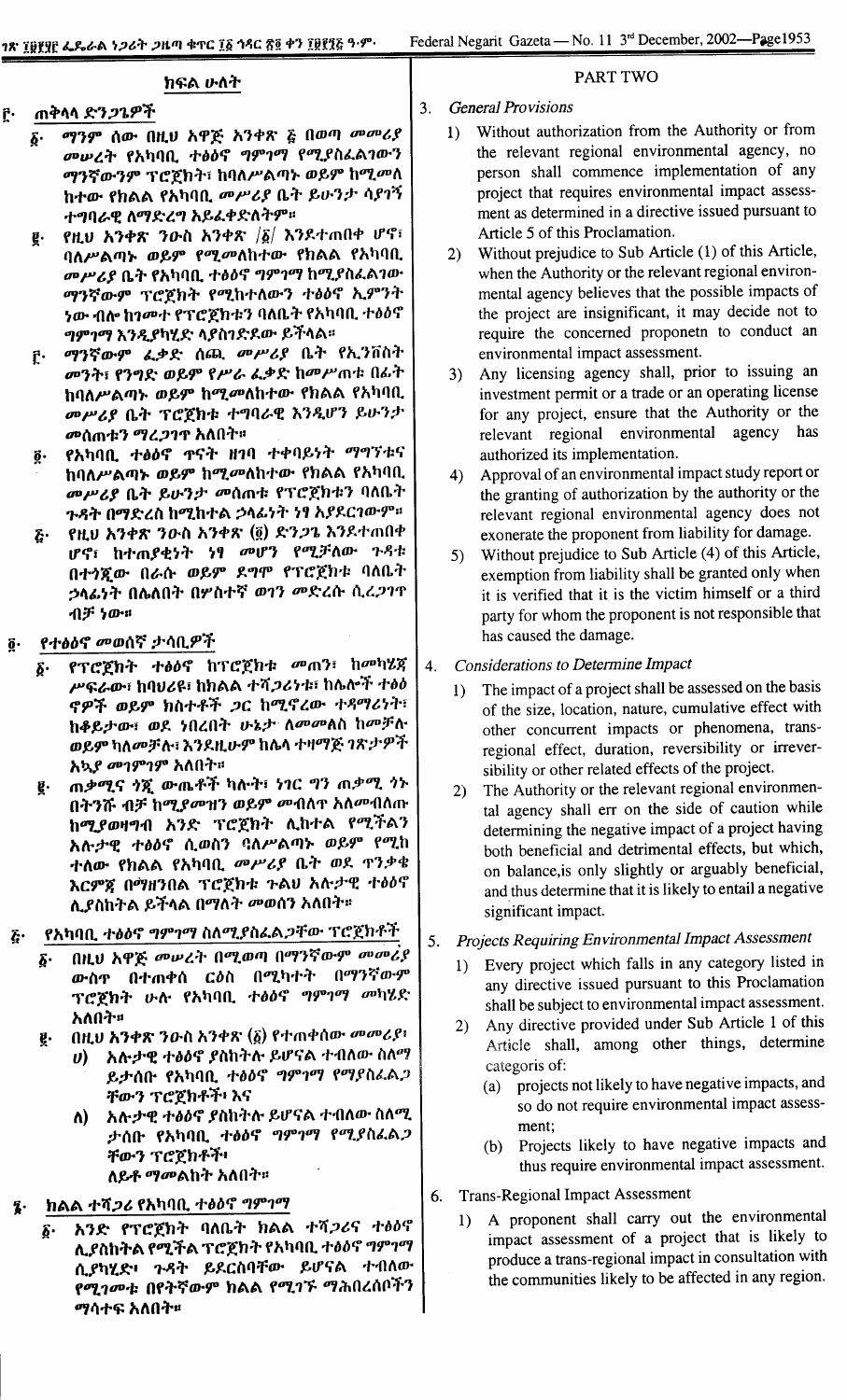- ክልል ተሻ*ጋሪ ተፅዕ*ኖ ሊያስከትል የሚችል ፕሮጀክት ĝ. በሚካሄድበት ክልል ውስዋ የሚገኝ የክልል የአካባቢ መሥሪያ ቤት፥ የፕሮጀክቱን የአካባቢ ተፅዕኖ የዋናት ዘገባ ለባለሥልጣኑ እንዲቀርብ ማድረግ አለበት።
- ባለሥልጣኑ ክልል ተሻ*ጋሪ* የአካባቢ ተፅዕኖ ሊያስከትል  $\hat{\Gamma}$ የሚችል ፕሮጀክት የአካባቢ ተፅዕኖ የዋናት ዘገባን መመርመር ከመጀመሩ በፊት ጉዳት ይደርስባቸው ይሆናል የሚባሉት በየሚመለከተው ክልል የሚገኙት *ማሕ*በረሰቦች አስተ*ያ*የት ተጠይቆ የተካተተ መሆኑን *ማረጋገ*ዋ አለበት።

### ክፍል ሦስት

#### የፕሮጀክት ባለቤት ግዴታዎች  $\hat{\mathbf{z}}$ .

- አንድ የፕሮጀክት ባለቤት የፕሮጀክቱን የአካባቢ  $\boldsymbol{\delta}$ . ተፅዕኖ ግምገማ አካሂዶ፥ የፕሮጀክቱን አሉታዊ ተፅዕ ኖዎች በቅድሚያ ለይቶና ተፅዕኖዎቹን የማስቀሪያ ወይም የመቋቋሚያ ዘዴን በዋናቱ ውስዋ አካትቶ ባለሥ ልጣኑ ወይም የሚ*መ*ለከተው የክልል የአካባቢ መሥሪያ ቤት ተገቢነታቸውን ከወሰነባቸው ሥነዶች ጋር የአካባቢ ተቃዕኖ የዋናት ዘገባውን ለባለሥልጣኑ ወይም ለሚ*መ*ለከተው የክልል የአካባቢ *መሥሪያ* ቤት ማቅረብ አለበት።
- በፕሮጀክቱ ላይ የአካባቢ ተፅዕኖ ግምገማ የሚካሂደው፥  $\mathfrak{g}.$ የአካባቢ ተፅዕኖ የተናት ዘገባም የሚዘ*ጋ*ጀው ባለሥ ልጣኑ በሚያወጣው ማንኛውም *መመሪያ* የተዘረዘሩ *መስፌርቶችን በሚያሟ*ሉ ባለሙ*ያዎች መ*ሆኑን የፕሮ ጀክት ባለቤቱ ማረ*ጋገ*ዋ አለበት።
- የአካባቢ ተፅዕኖ ግምገማን ለማካሄድና የአካባቢ ተፅዕኖ ŗ٠ የዋናት ዘገባን ለማዘ*ጋ*ጀት የሚያስፈልገውን ወጪ የፕሮ ጀክቱ ባለቤት መሸፈን አለበት።
- አንድ የፕሮጀክት ባለቤት ፕሮጀክቱን ሲተገብር  $\ddot{\bm{\theta}}$  . በተሰጠው ፌቃድ ውስኖ የተዘረዘሩ ግዴታዎችን *ማሚ*ላት አለበት።
- የአካባቢ ተፅዕኖ ዋናት ዘገባ Ϋ́·
	- የአካባቢ ተፅዕኖ የጥናት ዘገባ፥ ባለሥልጣኑ ወይም б. የክልል የአካባቢ *መሥሪያ* ቤት የፕሮጀክቱን *መ*ካሄድ ወይም አለመካሂድ ተገቢነት፥ እንዲሁም ሲካሂድ ሊኖረው የሚገባውን ሁኔታ ለመወሰን የሚያስችለውን በቂ መረጃ የያዘ መሆን አለበት።
	- የአካባቢ ተፅዕኖ ዋናት ዘገባ ቢያንስ የሚከተሉትን ğ. ዝርዝሮች የ*ያ*ዘ መሆን አለበትተነ፥
		- የፕሮጀክቱን ባህሪ፥ በዋቅም ላይ የሚውለውን  $\boldsymbol{\theta}$ ቴክኖሎጂና አጠቃቀም፥
		- ፕሮጀክቱ ሲተገበር እንዲሁም ቋሚ ሥራው  $\Lambda$ ሲከናወን ወደ አካባቢ የሚለቀቀውን የበካይ ይዘትና መጠን፥
		- የሥራው እንቅስቃሴ የሚጠይቀውን የኃይል  $\mathbf{d}$ ፍጆታና ምንጭ
		- ሊከተል ስለሚችል ክልል ተሻ*ጋ*ሪ የአካባቢ  $\boldsymbol{\sigma}$ . ተፅዕኖ መረጀ፡
		- በቀዋታም ሆነ በተዘዋዋሪ ይከተላሉ ተብለው  $\boldsymbol{\nu}$ የተተመኑ አዎንታዊ ወይም አሉታዊ ተፅዕኖዎች ባህሪያትና የሚቆዩበት ጊዜ፥
		- አሉታዊ ተፅዕኖን ለማስወገድ፥ ለመቀነስ ወይም  $\mathcal{L}$ ለማቃለል የታቀዱ እርም**ኛዎ**ች፥
		- የአካባቢ አያያዝ ችግርን ለማቃለል የተነደፉ ሰ∙ እቅዶች፥ የአደ*ጋ መ*ከላከያ ዝግጁነት፥ እና
		- ፕሮጀክቱ በሚተገበርበትና እንደዚሁም ቋሚ ሽ) ሥራው በሚከናወንበት ወቅት የውስዋ የቁዋዋርና የክትትል ሥራዎች የሚካሂዱባቸውን መንገዶች።
	- ባለሥልጣኑየአካባቢ ተፅዕኖ ዋናት ዘገባን ለማዘጋጀትና  $\mathbf{r}$ ዘገባውን *ለመመርመር የሚረዱ ሃ*ሳቦችን የሚዘረዝሩ l *መመሪያዎችን ማ*ውጣት አለበት።
- The regional environmental agency in the region  $(2)$ where a project with likely trans-regional impact is being initiated shall ensure the submission of the environmental impact study report of the project to the Authority.
- The Authority shall, prior to embarking on the  $3)$ evaluation of an environmental impact study report of a project with likely trans-regional impact, ensure that the communities likely to be affected in each region have been consulted and their views incorporated.

### **PART THREE**

#### Duties of a Proponent  $7.$

- A proponent shall undertake an environmental im- $1)$ pact assessment, identify the likely adverse impacts of his project, incorporated the means of their prevention or containment, and submit to the Authority or the relevant regional environmental agency the environmental impact study report together with the documents determined as necessary by the Authority or the relevant regional environmental agency.
- A proponent shall ensure that the environmental  $2)$ impact of his project is conducted and the environmental impact study report prepared by experts that meet the requirements specified under any directive issued by the Authority.
- The cost of undertaking an environmental impact  $3)$ assessment and preparing an environmental impact study report shall be borne by the proponent.
- When implementing his project, a proponent shall  $4)$ fulfill the terms and condition of authorization.
- **Environmental Impact Study Report** 8.
	- An environmental impact study report shall contain  $1)$ sufficient information to enable the Authority or the relevant regional environmental agency to determine whether and under what conditions the project shall proceed.
	- An environmental impact study report shall contain,  $2)$ as a minimum, a description of:
		- the nature of the project, including the tech- $(a)$ nology and processes to be used;
		- the content and amount of pollutant that will be  $(b)$ released during impelemtation as well as during operation;
		- (c) source and amount of energy required for operatioin;
		- information on likely trans-regional impacts;  $(d)$
		- (e) characteristics and duration of all the estimated direct or indirect, positive or negative impacts.
		- measures proposed to eliminate, minimize, or  $(f)$ mitigate negative impacts;
		- (h) contingency plan in case of accident; and
		- procedures of self auditing and monitoring  $(i)$ during implementation and operation.
	- The Authority shall issue guidelines that determine  $3)$ the elements necessary to prepare as well as evaluate an environmental impact study report.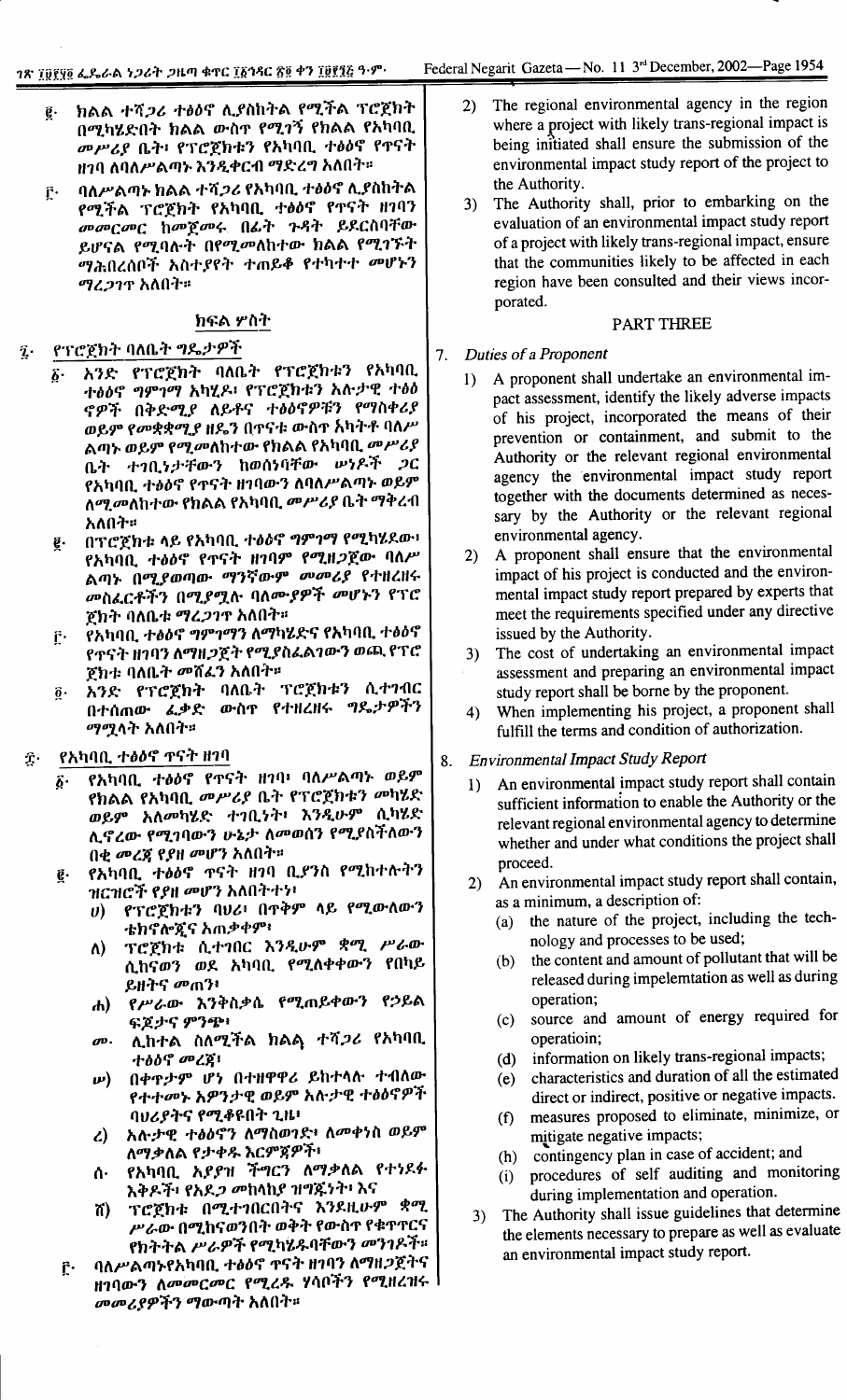#### የአካባቢ ተፅዕኖ ዋናት ዘገባ ምር*መራ*  $\ddot{\theta}$  .

- ምርመራ እንዲካሄድበት ለባለሥልጣኑ ወይም ለሚመለ  $\boldsymbol{\hat{b}}$ . . ከተው የክልል የአካባቢ *መሥሪያ* ቤት በሚቀርብ የአካባቢ ተፅዕኖ የጥናት ዘገባ፥ ማንም ሊረዳው በሚችል ቋንቋ በአጭሩ የተዘ*ጋ*ጀ የጥናቱን መግለጫ የያዘና እንደዚሁም የጥናቱ መረጃ መሟላትንና ትክክለኛነቱን የማያመላክት፥ አጭር መግለጫ መያዝ አለበት።
- ባለሥልጣኑ ወይም የሚመለከተው የክልል የአካባቢ  $\ddot{\mathbf{e}}$ . መሥሪያ ቤት በ፲፩ የሥራ ቀናት ውስጥ የሕዝብ አስተያየትንና የባለሙያዎች አስተሳሰብን በማመዛዘን የአካባቢ ተፅዕኖ ዋናቱን ዘገባ ከመረመረ በኋላ፣
	- *ጎኚ ተፅዕኖ የማያ*ስከትል መሆኑን ካመነ ያለምንም  $\boldsymbol{\theta}$ ቅድመ ሁኔታ ፕሮጀክቱን ይቀበላል፥ እንዲተገ በርም ይሁንታውን ይሰጣል፡
	- $\Lambda$ ) ኃጀ ተፅዕኖዎቹን ለማስቀረት ወይም በበቂ ሁኔታ ለመቋቋም የሚቻል መሆኑን ካመነ ለማስቀረት ወይም ወደ ኢምንትነት ለመቀነስ የሚያስፈል ጉትን ቅድመ ሁኔታዎች ዘርዝሮ እንዲሟሉ በማዘዝ ፕሮጀክቱ እንዲተገበር ይሁንታ ይሰጣል፥ ወይም
	- ተግባራዊ በሚሆንበት  $2<sub>h</sub>$  $\bf{d}$ ፕሮጀክቱ በአካባቢ ላይ የሚከተለውን አሉታዊ ተፅዕኖ በአዋጋቢ ሁኔታ ለማስቀረት እንደማይቻል ካመነ ትግበራውን ይከለክላል።
- የፀደቀ የአካባቢ ተፅዕኖ ጥናት ዘገባ ፀንቶ የሚቆይበት ጊዜ  $\mathbf{\hat{i}}$ 
	- እንዲተገበር ይሁንታ የተሰጠው የፕሮጀክት የአካባቢ Б. ተፅዕኖ የዋናት ዘገባ፥ ይኸው ይሁንታ ሲሰዋ አብሮ የተመለከተውን የጊዜ ገደብ ተከትሎ ካልተተገበረ ተቀ ባይነቱ ይቀራል።
	- የዚህ አንቀጽ ንውስ አንቀጽ  $(\tilde{\mathfrak{g}})$  ድንጋጌ አተገባበር ĝ. ተገቢ አለመሆኑን ሊያስረዳ የሚፌልግ የፕሮጀክት ባለቤት እንደአግባቡ ለባለሥልጣኑ ወይም ለሚመለ ከተው የክልል የአካባቢ መሥሪያ ቤት ማመልከት ይችላል።
	- ልዩ ሁኔታ ካላስንደደው በስተቀር፣ ባለሥልጣኑ ወይም  $\mathbf{r}$ *የሚመ*ለከተው የክልል የአካባቢ *መሥሪያ* ቤት በዚህ አንቀጽ ንዑስ አንቀጽ (፪) መሠረት ማመልከቻውን ከተቀበለበት ዕለት ጀምሮ በሰላሣ ቀናት ውስጥ የዘገባው ተቀባይነት ፀንቶ የሚቆይበት ጊዜ እንዲራዘም፣ ወይም የአካባቢ ተፅዕኖ ግምገማው እንዲከለስ ወይም እንደገና እንዲካሄድ፥ መወሰን አለበት።

# ክፍል አራት

# ፲፩· የአዲስ ሁኔታ መከሰት

- የአካባቢ ተፅዕኖ የዋናት ዘገባ ከቀረበ በኋላ ከባድ እንድምታ ያለው ቀደም ሲል ያልተጨነ እውነታ ቢከሰት ባለሥልጣኑ ወይም የሚመለከተው የክልል የአካባቢ መሥሪያ ቤት እንድ ምታውን ለማጤን እንዲቻል የአካባቢ ተፅዕኖ ግምገማው እንደአስፈላጊነቱ እንዲከለስ ወይም እንደ1ና እንዲካሄድ *ማ*ዘዝ ይችላል።
- ፲፪· የትግበራ ክትትል
	- የፕሮጀክቱ ባለቤት፣ ፕሮጀክቱን በመተግበር ላይ ĝ٠ የሚገኘው ለፕሮጀክቱ ትግበራ ይሁንታ በተሰጠበት ወቅት በገባው ቃል እና በተጣለበት ግዴታ ሁሉ መሠረት መሆኑን ስመገምገም ባለሥልጣኑ ወይም የሚ መለከተው የክልል የአካባቢ መሥሪያ ቤት በፕሮጀክቱ አተገባበር ላይ ክትትል ማድረግ አለበት።

#### $9<sub>1</sub>$ **Review of Environmental Impact Study Report**

- An environmental impact study report that is submit- $1$ ted to the Authority or the relevant regional environmental agency for review shall include a brief statement summarizing the study in non-technical terms as well as indicating the completeness and accuracy of the information given in the study report.
- The Authority or the relevant regional environmen- $(2)$ tal agency shall, after evaluating an environmental impact study report by taking into account any public comments and expert opinions, within 15 working days:
	- (a) approve the project without conditions and issue authorization if it is convinced that the project will not cause negative impacts;
	- (b) approve the project and issue authorization with conditions that must be fulfilled in order to eliminate or reduce adverse limpacts or reduce adverse impacts to insignificance if it is convinced that the negative impacts can be effectively countered, or
	- (c) refuse implementation of the project if it is convinced that the negative impact cannot be stasifactoriey avoided
- 10. Validity of Approved Environmental Impact Study Report
	- 1) The Authorization of an environmental impact study report shall expire if the project has not been implemented according to the time frame set during its authorization.
	- 2) Any proponent who wishes to challenge the appropriateness of the provision of Sub Article (1) of this Article, to his project, may submit an application to that effect to the Authority or the relevant regional environmental agency, as may be appropriate.
	- 3) Within 30 days from the receipt of an application pursuant to Sub Article (2) of this Article, the Authority or the relevant regional environmental agency shall, unless special circumstance so dictate, decide whether to extend the validity of the report or to order the revision or the redoing of the environmental impact assessment.

# **PART FOUR**

# 11. Occurrence of New Circumstance

If an unforeseen fact of serious implication is realized after the submission of an environmental impact study report, the Authority or the relevant regional environmental agency may, as may be appropriate, order the environmental impact assessment to be revised or to be redone in order to address the implication.

- 12. Implementation Monitoring
	- The Authority or the relevant regional environmen- $1)$ tal agency shall monitor the implementation of an authorized project in order to evaluate compliance with all commitments made by, and obligations imposed on the proponent during authorization.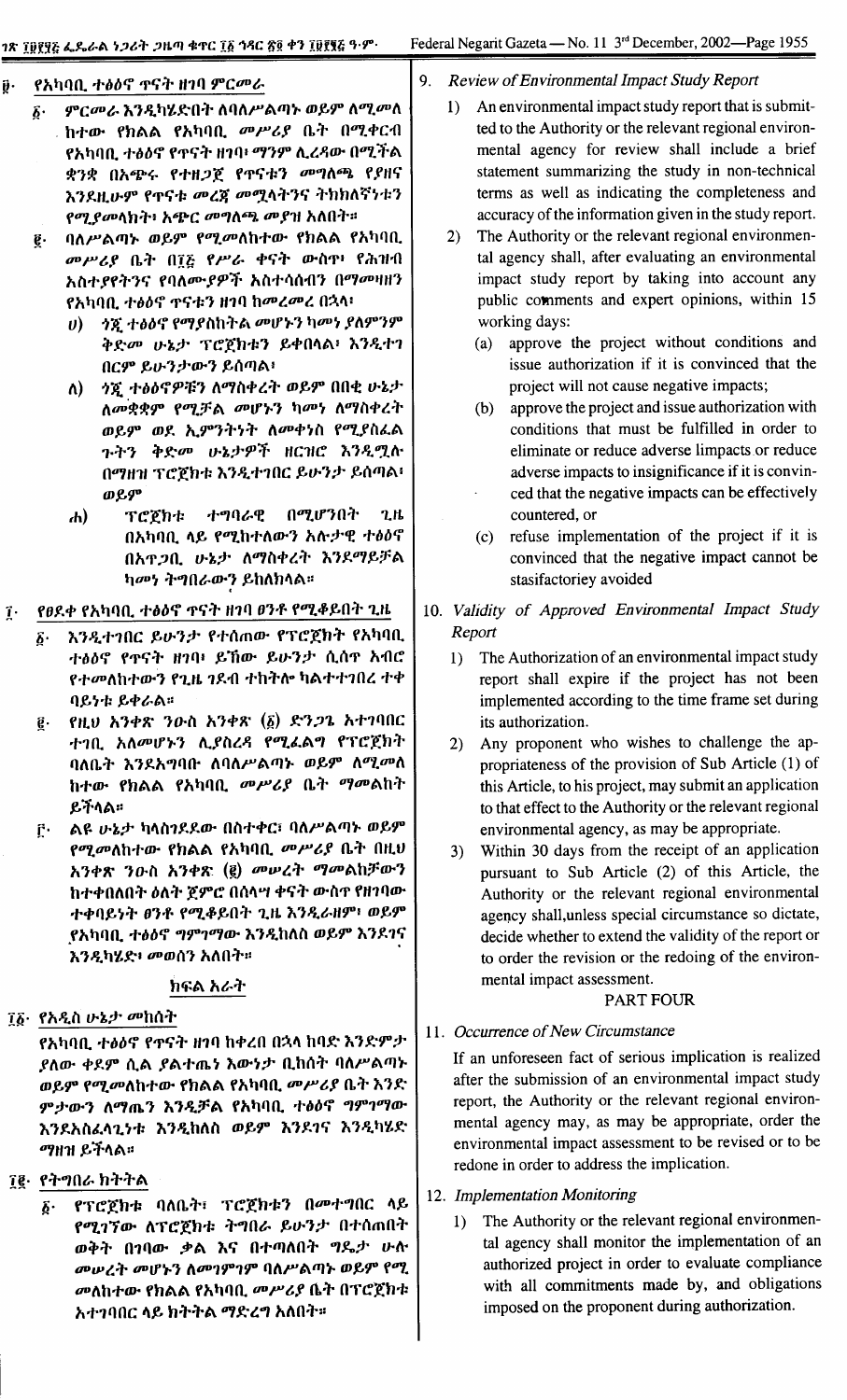- I' 1\'H': fT C'~h"" 11A0."" h').It *i'111l* OJ-1-*V-*'):t' f i'(} ጠውን ፕሮጀክት በገባው ቃል ወይም በተጣለበት ግዴታ *መሠረት* ካልተገበረ፣ ባለሥልጣኑ ወይም የሚመለከተው fhAA f1\talltl. *00P't1* 0."" *OD(JJ{}f:* 1AO""') **የእርምት እርምጃ በመግለጽ ማስጠንቀቂያ ሊሰጠው** ይችላል።
- C. *h,)1.1\"'Il~* llAP'Atq~ *(JJ~9"* fOtOOAhi'OJ- fhAA f 1\ta11tl. 00 P' *1,1* 0."" *OIJ')*~ OJ-')9" T C'~h"" *h* ').It i' 10C OttO 1\'P~ 1\,)"'~ il(l)v *(JJ~9"* (A) *ODlPl""* f(}I11OJ-') *~lJo'):t' fl.1",f: (JJ~9"* fl.(}C1I A.It *try')9"* ፈቃድ ሰጪ *መሥሪያ* ቤት ለፕሮጀክቱ ትግበራ f (}111OJ-') ~:1' *f:* ~ <sup>0</sup> ').,. *OJ-");* i' h..,. "" *try*1 *f:* (JJ1-9" 00 *lP l1l* 1\A0""::
- $\tilde{I}$ ຼົ້າ: *የመንግሥት ሡነ*ድ የአካባቢ ተፅዕኖ *ግምገማ* 
	- $\delta$ · በዚህ አንቀጽ ንዑስ አንቀጽ (፪) *መ*ሥረት በወጣ በማንኛውም መመሪያ በሚገለጽ መደብ ውስ**ዋ** fOt tai''''' *try')* ~OJ-9" <sup>f</sup> 00')'" P''''' *lP* '1*f:* hOD,)1.<k በፊት የአካባቢ ተፅዕኖ *ግምገማ* እንዲካሄድበት መደረግ አለበት።
	- I' 0IlOt1:fOJ-:fA l\.IlA ftry~~A 1\talltl.1lf *i',)iJtj* ያስከትሉ ይሆናል ተብለው የሚገመቱ የመንግሥት  $\mu$ ነዶች መደብን ለመለየትና የአካባቢ ተፅዕኖ ግምገማ እንዲካሄድባቸው ለማድረግ የሚያስችል *መመሪያ* ባለሥ ልጣኑ *ማ*ውጣት አለበት።
	- C' OttO *h')+~ ')o-il* 1\,)"'~ (I) O(JJfI} *Otry')<;:OJ-9"* OD OD *1,1* OD *lP l""* <sup>f</sup> 1\ta11tl. *i',)iJ* tj *"'9"1try* <sup>0</sup> Ot1 il <sup>~</sup> ልገው *መ*ደብ የሚካተትን ማንኛውም የመንግሥት  $\psi$ ነድ የሚያዘ*ጋ*ጅ የመንግሥት አካል በሥነዱ ላይ fአካባቢ ተ*ፅዕኖ ግምገማ* የተካሄደበት መሆኑን *ማረጋገ*ጥ አለበት።
	- *ግረጋገ*ዋ ለለሀዋ።<br>፩. <mark>ማንኛውም የመን</mark>ግሥት አካል የሚያዘ*ጋ*ጀው *ማናቸውም የመንግሥት ሡነ*ድ ሲያስከትለው የሚች ለው *ተፅዕኖ እንዲገመገም ለማ*ስቻል ከባለሥልጣኑ *ጋ*ር መተባበር አለበት።
- ፲፬· የኃላፊነት ክፍፍል
	- $\tilde{\varrho}\hspace{-1.5pt}\bar{\;\hspace{-1.2pt}\bar{}\hspace{1.2pt}}$  / ራ.ቃድ የመስጠቱ፣ የመተግበሩ ወይም የአተገባበር <mark>ቁ</mark>ዋዋሩ ድርሻ የፌዴራል መንግሥት አካል ከሆነ ወይም TC`g`hቱ ክልል ተሻ*ጋሪ* የአካባቢ ተፅዕኖ ያስከትል ይሆናል ተብሎ የሚ*ታ*ሰብ ከሆነ፣ የአካባቢ ተፅዕና "" የዋናተ ዘገባው*ን የመመርመር*፣ ፕሮደክቱ *አንዲ*ተገ ይሁን*ታ የመ*ስጠትና ክትትል *የማካሄድ ኃ*ላፊነት የባለ ሥልጣ**ኑ ነው።**
	- <u>፪</u>· ፈቃድ የመስጠቱ፤ የመተግበሩ ወይም የአተገባበር ቱጥፐር ድርሻ የክልል *መንግሥት* አካል ከሆነና TCጀክቱ ክልል ተሻ*ጋሪ* የአካባቢ ተፅዕኖ ያስከትል ይሆናል ተብሎ የማይታሰብ ከሆነ፣ የአካባቢ ተፅዕና "" f'J'Ij"" "111OJ-') fODODCODC: TC'~hi: *h* ').It i'1 OC ይሁ*ንታ የመ*ስጠትና አተገባበሩን የመከታተል ኃላፊነት fhAft- f1\talltl. *00, 1,1* 0."" *'1OJ-::*

# ከፍል አምስት

- *፲*፭· ስለሕዝብ ተሳትፎ
	- $\tilde{\mathbf{p}}$ · ባለሥልጣኑ ወይም የሚመለከተው የክልል የአካባቢ *መሥሪያ* ቤት ማንኛውንም የአካባቢ ተፅዕኖ የጥናት *ዘገ*ባ ለሕዝብ ይፋ በማድረግ በዘገባው ላይ አስተ*ያ*የት *መ*ጠየቅ አለበት።
	- $I$ <sup>2</sup> ባለሥልጣኑ ወይም የሚመለከተው የክልል የአካባቢ *መሥሪያ* ቤት በአጠቃላዩ የሕዝብ፣ በተለይም ደ*ግ*ሞ የፕሮጀክቱ አተገባበር ጉዳት ያስከትልባቸው ይሆናል ተብለው የ*ሚገሙቱ ማኅ*በረሰቦች አስተ*ያ*የት፣ በአካባቢ ተፅዕኖ **ኖናቱ ውስ**ዋ መካተቱን፣ እንደዚሁም *9"Coot-lI1"* OOtta~f:O"" *(JJ:"""* oom. ~'): *OIJl;J1'J'* አለበት።
- 2) When the proponent fails to implement the authorized project in compliance with the commitments he entered into or obligations imposed upon him, the Authority or the relevant regional environmental agency may order him to undertake specified rectification measure.
- 3) Any other authorizmg or licensing agency shall, in tandem with the Authority's or the relevant regional environmental agency's decision to suspend or cancel any authorization to implement a project, suspend or cancel the license it may have issued in favor of the project.
- 13. *En vironmentalImpact Assessment of public Instrument* .
	- 1) A public instrument included in any category in any directive issued pursuant to Sub Article (2) herein, shall, prior to approval, be subject to environmental impact assessment. ..
	- 2) The Authority shall issue guidelines to determine the category as of public instruments which are likely to entail significant environmental impact and the procedure of their impact assessment.
	- 3) Any organ or government which initiates a public instrument falling into any category which requires environmental impact assessment as determined in any directive issued pursuant to Sub Article (2) of this Article shall ensure that it has been subjected to environmental impact assessment.
	- 4) Any government organ shall collaborate with the Authority to enable the evaluation of likely environmental impacts of any public instrument prepared by it.
- 14. *Jurisdiction*
	- 1) The Authority shall be responsible for the evaluation of an environmental impact study report and the monitoring of its implementation when the project is subject to licensing, execution or supervision by a federal agency or when it is likely to produce trans-regional impact.
	- 2} The regional environmental agency in each region shall be responsible for the evaluation and authorization or any environmental impact study report and the monitoring of its implementation if the project is not subject to licensing, execution and supervision by a federal agency and if it is unlikely to produce trans-regional impact.

PART FIVE

- 15. *Public participation*
	- 1) The Authority or the relevant regional environemntal agency shall make any environmental impact study report accessible to the public and solicit comments on it.
	- 2) The Authority or the relevant regional environmental agency shall ensure that the comments made by the public and in particular by the communities likely to be affected by the implementation of a project are incorporated into the environmental impact study report as well as in its evaluation.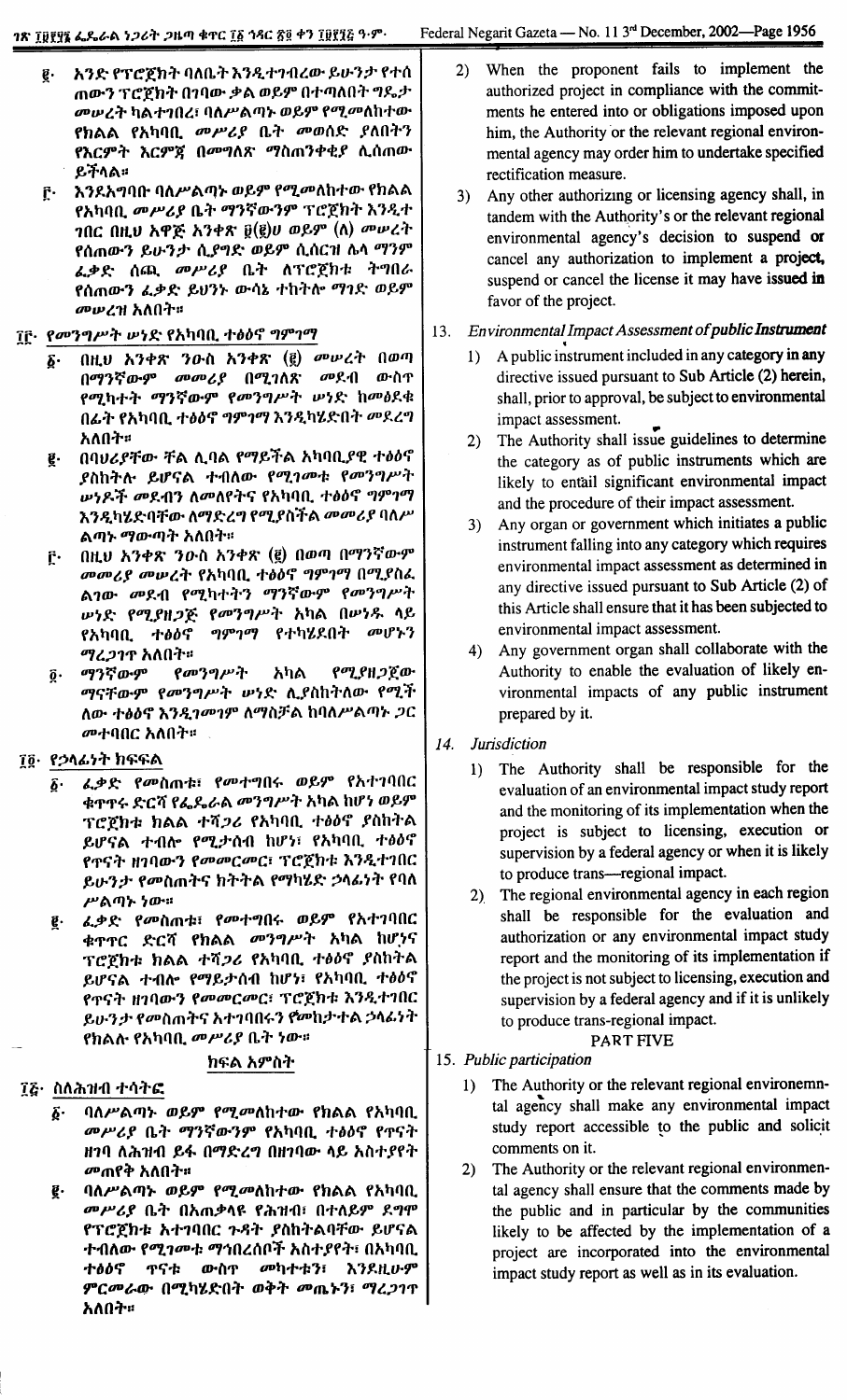### ፲፮・ ስለማበረታቻ

- ፩· ባለሥልጣኑ ወይም የሚመለከተው የክልል የአካባቢ መሥሪያ ቤት የተጎዳ አካባቢን መልሶ እንዲያገግም ለማስደረግ የተዘጋጀ ፕሮጀክት አተገባበርን አቅሙ በሚ ፈቅደው መሥረት ማገዝ አለበት።
- $\overline{e}$ . የዚህ አንቀጽ ንውስ አንቀጽ  $(\underline{\delta})$  እንደተጠበቀ ሆኖ፣ የተጎዳ አካባቢን እንዲያገግም ለማድረግ ወይም ብክለትን ለማስቀረት ወይም የተበከለን ለማጽዳት ለተዘጋጀ ፕሮጀክት ባለሥልጣኑ አቅሙ በፈቀደ መጠን ተጨማሪ ወጪዎችን ለመሸፈኛ የገንዘብና የቴክኒክ ድጋፎች ማድረግ ይችላል።

# ፲፯· የቅሬታ አቀራረብ ሥርዓት

- δ· ለፕሮጀክት ትግበራ በተሰጠ ይሁንታ ወይም በክትትል፤ ወይም ፕሮጀክቱን በሚመለከት ከባለሥልጣኑ ወይም ከክልል የአካባቢ መሥሪያ ቤት በተሰጠ በማንኛውም ሌላ ውሣኔ ላይ ቅር የተሰኘ ማንኛውም ሰው ቅሬታውን እንዳግባቡ ለባለሥልጣኑ ወይም ለሚመለከተው የክልል የአካባቢ መሥሪያ ቤት ኃላፊ ማቅረብ ይችላል።
- በዚህ አንቀጽ ንውስ አንቀጽ  $(\delta)$  በተደነገገው መሠረት፣  $\vec{e}$ . የባለሥልጣኑ ወይም የሚመለከተው የአካባቢ መሥሪያ ቤት የሥራ ኃላፊ ቅሬታው በደረሰው በሰላሣ ቀናት ውስ**ዋ ው**ሣኔ መስጠት አለበት።

### ክፍል ስድስት

- ፲፰· ስለ ዋፋትና ቅጣት
	- δ· የወንጀለኛ መቅጫ ሕግ ድን*ጋጌዎች* እንደተጠበቁ ሆኖ፣ ይህን አዋጅ ወይም ሴላ አግባብ ያለውን ሕግ ወይም መመሪያ የሚተላለፍ ማንኛውም ሰው ዋፋት ፌጽሞ አልና ቅጣት ይጣልበታል።
	- ማንኛውም የፕሮጀክት ባለቤት የአካባቢ ተፅዕኖ  $\vec{e}$  . ግምገማ እንዲካሄድበት የተደነገገበትን ማንኛውም ፕሮጀክት፣ ከባለሥልጣኑ ወይም ከሚመለከተው የክልል የአካባቢ መሥሪያ ቤት ይሁንታ ሳያገኝ ተግባራዊ ያደረገ እንደሆነ ወይም በአካባቢ ተፅዕኖ የዋናት ዘገባው ውስዋ ሀሰተኛ መግለጫ ያቀረበ እንደሆነ ዋፋት ፌጽሟልና ከሃምሣ ሺ ብር በማያንስና ከአንድ መቶ ሺ ብር በማይበልጥ የገንዘብ መቀጮ ይቀጣል።
	- ማንኛውም ሰው በዚህ አዋጅ መሠረት ፌቃድ ሲሰጠው ŕ٠. የተጣለበትን ግዴታ ካልተወጣ፣ ወይም ተፈላጊ ዝርዝ ሮችን በመዝገብ ሳያሰፍር ከቀረ ዋፋት ፌፅሞአልና ከአስር ሺ ብር በማያንስና ከሃያ ሺ ብር በማይበልተ የገንዘብ መቀጮ ይቀጣል።
	- በሕግ የሰውነት መብት የተሰጠው ድርጅት ዋፋት  $\vec{\mathbf{0}}$ . ሲፈጽም ድርጅቱ እንዲከፍለው ከተፈረደበት መቀጮ በተጨማሪ የሕጉን መከበር ለማረጋገዋ መፈጸም የሚገ ባውን ተግባር በትጋት ያልተወጣ በመሆኑ የሥራ መሪው ከአምስት ሺ ብር በማያንስና ከአሥር ሺ ብር በማይበልተ የገንዘብ መቀጮ ይቀጣል።
	- <u>ሯ</u>· ይህን አዋጅ ወይም በሥሩ የሚወጣውን ማንኛውም ደንብ ወይም መመሪያ በመጣስ ዋፋተኛነቱ የተረጋገጠ በትን ሰው፣ ከሚወሰንበት ከማንኛውም ቅጣት በተጨማሪ የደረሰውን ጉዳት በሙሉ በራሱ ወጪ እንዲያስተካክል ወይም እንዲተካ ፍርድ ቤቱ ማዘዝ ይችላል።
- 16. Incentive
	- $1)$ The Authority or the relevant regional environmental agency shall, within the capacity available to it. support implementation of a project destined to rehabilitate a degraded environment.
	- $2)$ Without prejudice to Sub Article (1) of this Article the Authority may, to the extent that its capacity allows, provide any environmental rehabilitation or pollution prevention or clean up project with financial and technical support to cover additional costs.

### 17. Grievance Procedures

- 1) Any person dissatisfied with the authorization or monitoring or any decision of the Authority or the relevant regional environmental agency regarding the project may submit a grievance notice to the head of the Authority or the relevant regional environmental agency, as may be appropriate.
- The decision of the head of the Authority or relevant  $2)$ regional environmental agency shall, as provided under Sub Article (1) above, be issued within 30 days following the receipt of the grievance.

### **PART SIX**

### 18. Offences and Penalties

- 1) Without prejudice to the provisions of the Penal Code, any person who violates the provision of this Proclamation or of any other relevant law or directive commits an offence and shall be liable accordingly.
- 2) Any person who, without obtaining authorization from the Authority or the relevant regional environmental agency, or makes false presentations in an environmental impact assessment study report commits an offence and shall be liable to a in of not less than fifty thousand birr and not more than one hundred thousand Birr.
- 3) Any person commits an offence if he fails to keep records or to fulfill conditions of authorization issued pursuant to this Proclamation and shall be liable to a fine of not less than ten thousand Birr and not more than twenty thousand Birr.
- $4)$ When a juridical person commits an offence, in addition to whatever penalty it may be meted with, the manager who failed to exercise all due diligence shall be liable to a fine of not less than five thousand Birr and not more than ten thousand Birr.
- The court before which a person is prosecuted for an  $5)$ offence under this Proclamation or regulations or directives emanating from it, may, in addition to any penalty it may impose, order the convicted person to restore or in any other way compensate for the damage inflicted.